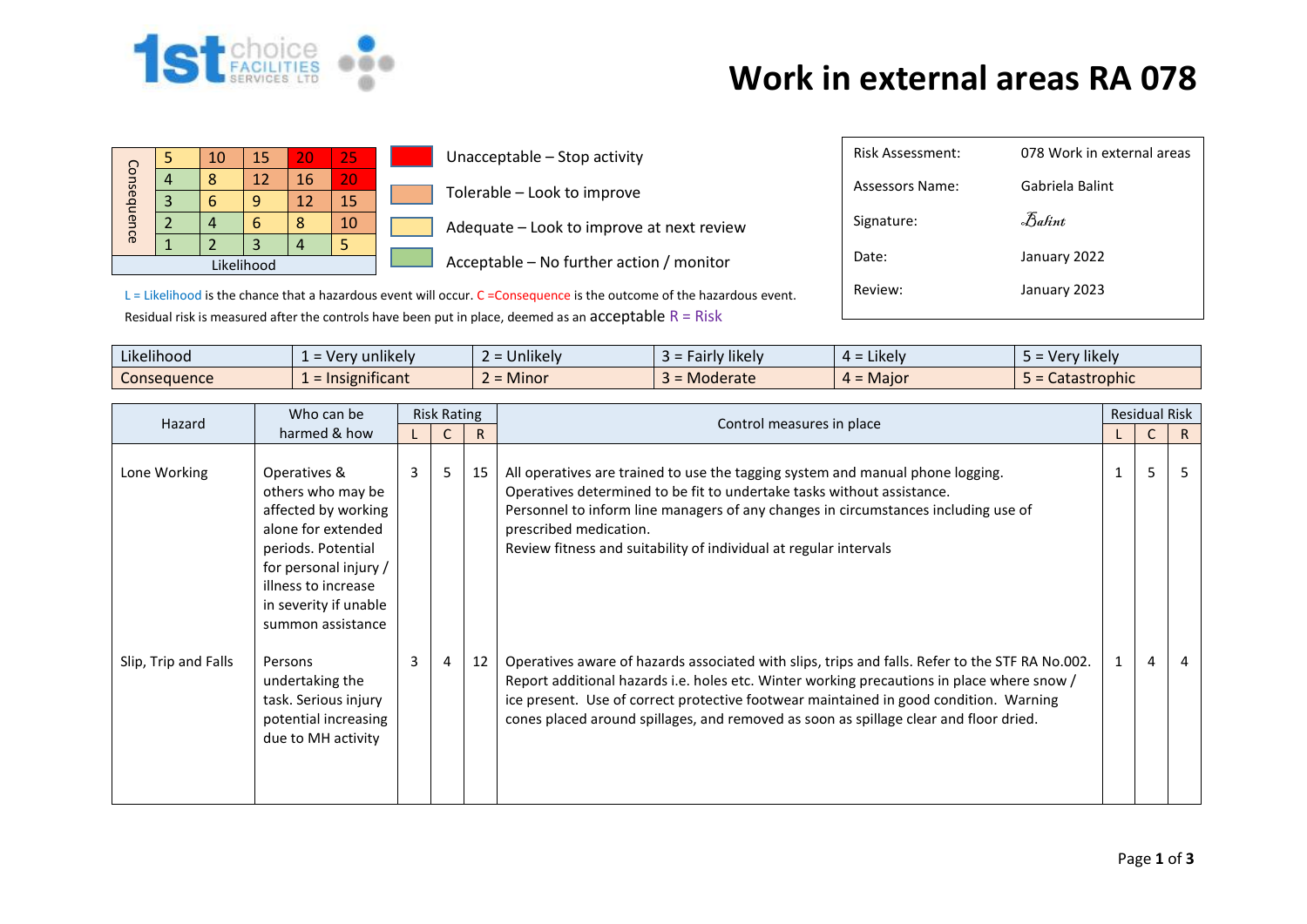

## **1st choice Constitution of the UK and Work in external areas RA 078**

| Hazard                          | Who can be                                                                                                                                                                                                                    | <b>Risk Rating</b><br>$\mathsf{R}$<br>$\mathsf{C}$ |   |    | Control measures in place                                                                                                                                                                                                                                                                                                                                                                                                                                           | <b>Residual Risk</b> |        |              |  |
|---------------------------------|-------------------------------------------------------------------------------------------------------------------------------------------------------------------------------------------------------------------------------|----------------------------------------------------|---|----|---------------------------------------------------------------------------------------------------------------------------------------------------------------------------------------------------------------------------------------------------------------------------------------------------------------------------------------------------------------------------------------------------------------------------------------------------------------------|----------------------|--------|--------------|--|
|                                 | harmed & how                                                                                                                                                                                                                  |                                                    |   |    |                                                                                                                                                                                                                                                                                                                                                                                                                                                                     |                      | C      | $\mathsf{R}$ |  |
| <b>Manual Handling</b>          | Persons<br>undertaking the<br>task. Serious<br>musculoskeletal<br>injury including<br>hernias, back<br>injuries and sprains<br>etc.                                                                                           | 3                                                  | 5 | 15 | All operatives are trained in manual handling and follow training and instruction given.<br>Personnel are instructed to use mechanical assistance wherever practically possible. Loads<br>are broken down as far as is reasonably practicable and team lifting employed where<br>necessary. Where larger loads are involved, a specific manual handling assessment will be<br>required. Refer to RA 003 manual handling assessments for additional control measures | 1<br>1               | 5<br>5 | 5<br>5       |  |
| Working in<br>Inclement Weather | Operatives &<br>others who may be<br>affected by working<br>in a Inclement<br>Weather for<br>extended periods.<br>Potential for<br>personal injury /<br>illness to increase<br>in severity if unable<br>summon<br>assistance. | $\overline{2}$                                     | 5 | 15 | Operatives to be provided with suitable PPE, waterproof clothing for cold weather.<br>All operatives are encouraged the drinking of warm fluids such as soup or hot drinks in cold<br>weather, keep hydrated during hot / sunny weather conditions                                                                                                                                                                                                                  |                      |        |              |  |
| Violence                        | Operatives and<br>others in the<br>vicinity. Serious<br>injury potential /<br>fire / fatality etc.                                                                                                                            | 4                                                  | 5 | 20 | Operatives are trained to keep calm and professional at all the times. Emergency contact<br>details are available, use of mobile phones at all times.                                                                                                                                                                                                                                                                                                               | 3                    | 4      | 12           |  |
| <b>Collecting Waste</b>         | Operatives and<br>others in the<br>vicinity.                                                                                                                                                                                  | 4                                                  | 4 | 16 | Regular housekeeping to ensure waste does not become a slip, trip or fall hazard. Waste to<br>be stored in suitable containers to prevent access by pests. Suitable personal protective<br>equipment must be available.                                                                                                                                                                                                                                             | $\overline{2}$       | 4      | 8            |  |